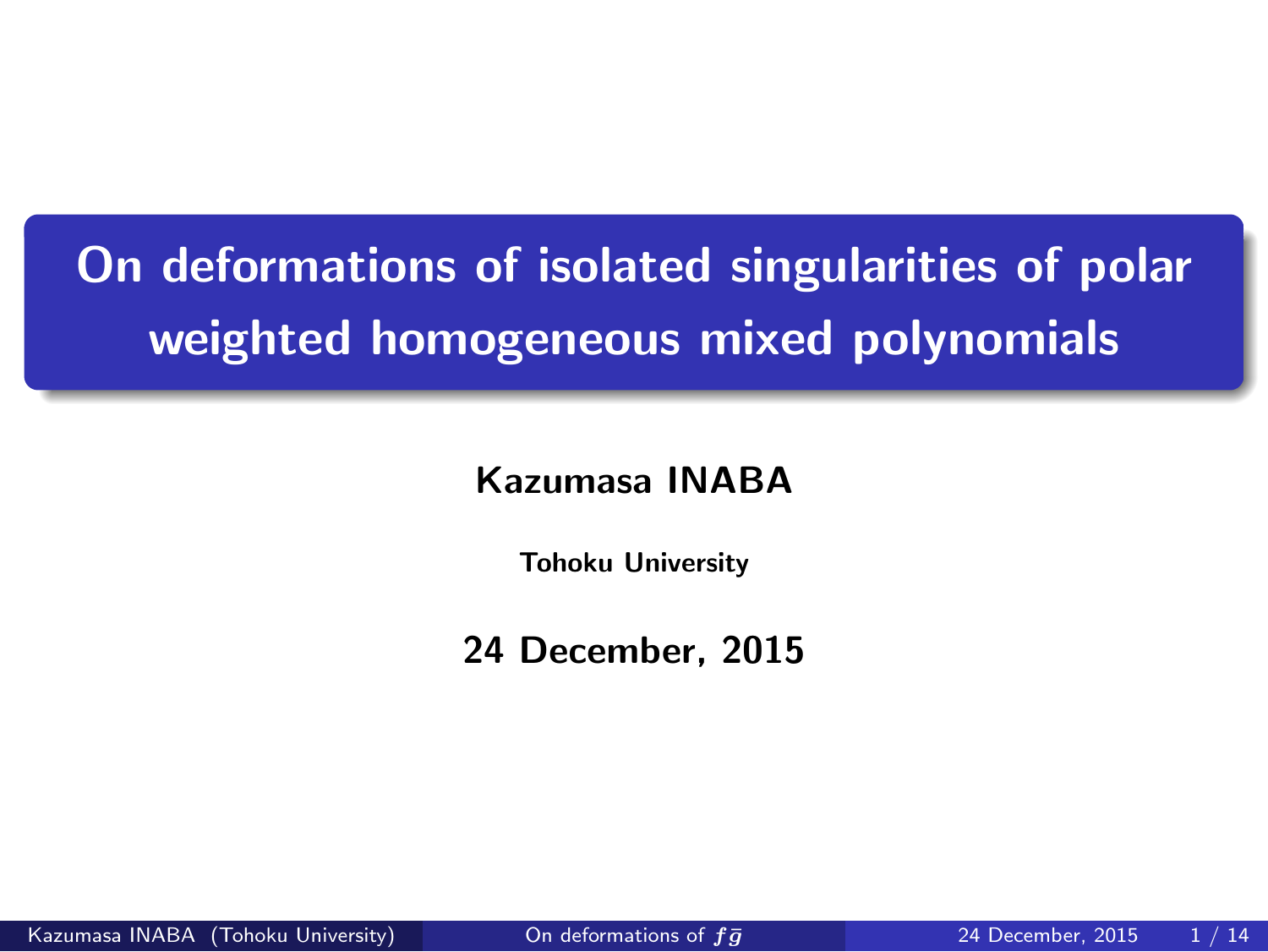PLAN OF THIS TALK

- §1. Deformation of  $f\bar{g}$ <br>§2. Main Results
- *§***2. Main Results**
- *§***3. Applications**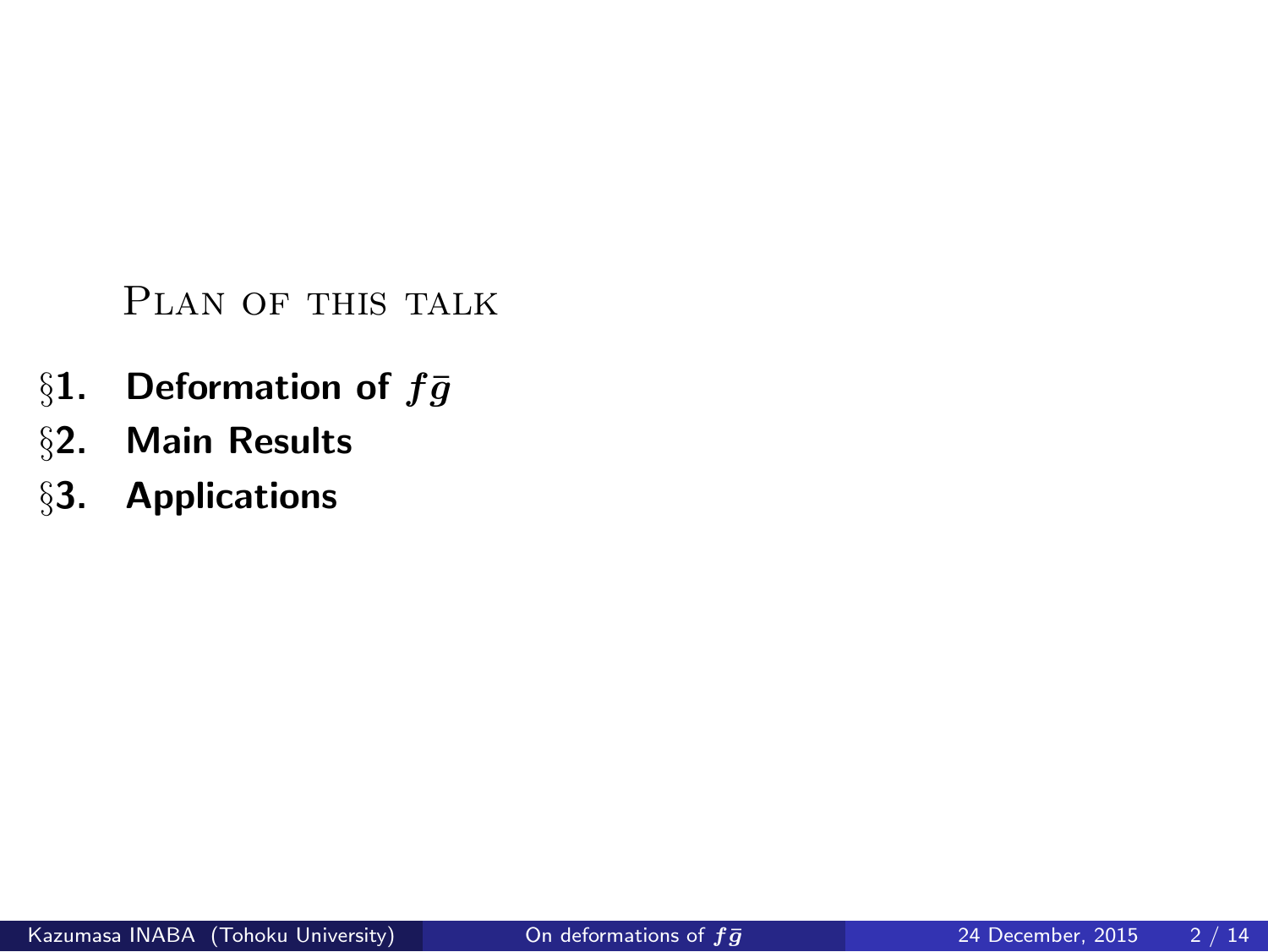### §1. Deformation of  $f\bar{g}$

Let  $f, g: (\mathbb{C}^2, o) \to (\mathbb{C}, 0)$  be convenient complex polynomials. **Assume** *f, g* **have no-common branches.**

### Theorem [Pichon 2005].

**There exists**  $\varepsilon_0 > 0$  such that  $\frac{f(z)g(z)}{|f(z)g(z)|} : S^3_{\varepsilon} \setminus K_{f\overline{g}} \to S^1$  is a **locally trivial fibration where** *ε ≤ ε***0. The fibered link**  $K_{f\overline{g}}=S^3_{\varepsilon}\cap (f\bar{g})^{-1}(0)$  is  $K_f\cup -K_g$ .

**. Assume** *f, g* **are weighted homogeneous. Then** *f***(z)***g***(z) is a polar weighted homogeneous mixed polynomial, i.e.,**  $f(s \circ \mathbf{z}) \overline{g(s \circ \mathbf{z})} = s^{pq(m-n)} f(\mathbf{z}) \overline{g(\mathbf{z})} \;\; (m > n)$ , where  $s \circ z = (s^q z_1, s^p z_2), \ \ s \in S^1, \ \ \gcd(p, q) = 1.$ 

**... A** connected component of  $K_{f\bar{g}}$  is a  $(p, q)$ -torus knot.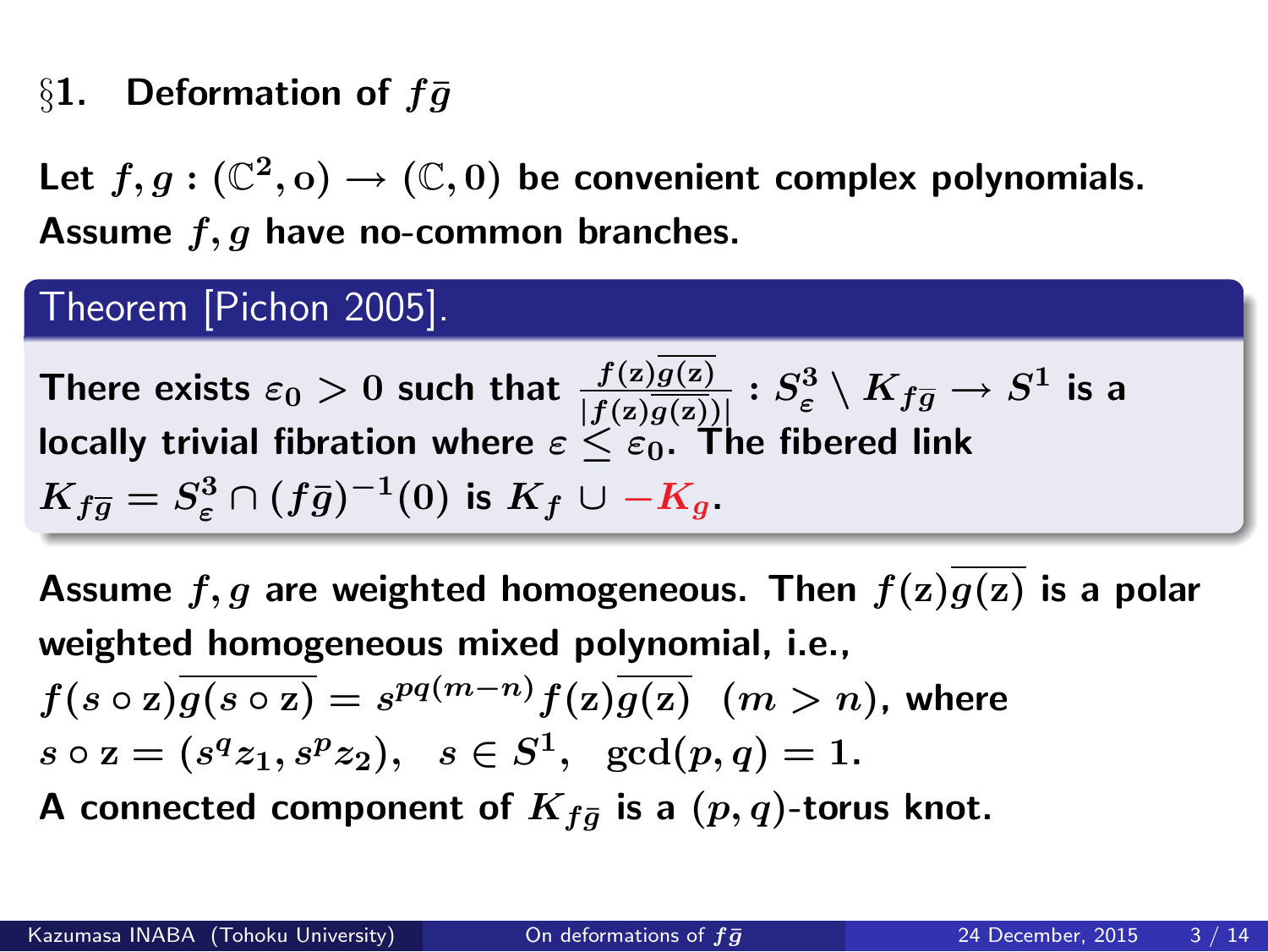We define a deformation  $F_t$  of  $f(z)\overline{g(z)}$  as follows:

$$
F_t(z) = f(z)\overline{g(z)} + th(z) \qquad (0 \le t < 1),
$$
  
\n
$$
h(z) = \begin{cases} \gamma_1 z_1^{p(m-n)} + \gamma_2 z_2^{q(m-n)} & (g(z) \ne \beta_1 z_1 + \beta_2 z_2) \\ z_1^m \overline{z}_1 + z_1^{m-1} + \gamma z_2^{m-1} & (g(z) = \beta_1 z_1 + \beta_2 z_2). \end{cases}
$$

*F*<sup>t</sup> **satisfies**

$$
F_t(s\circ z)=s^{pq(m-n)}f(z)\overline{g(z)}+ts^{pq(m-n)}h(z)=s^{pq(m-n)}F_t(z).
$$

**So** *F*<sup>t</sup> **is a polar weighted homogeneous mixed polynomial.**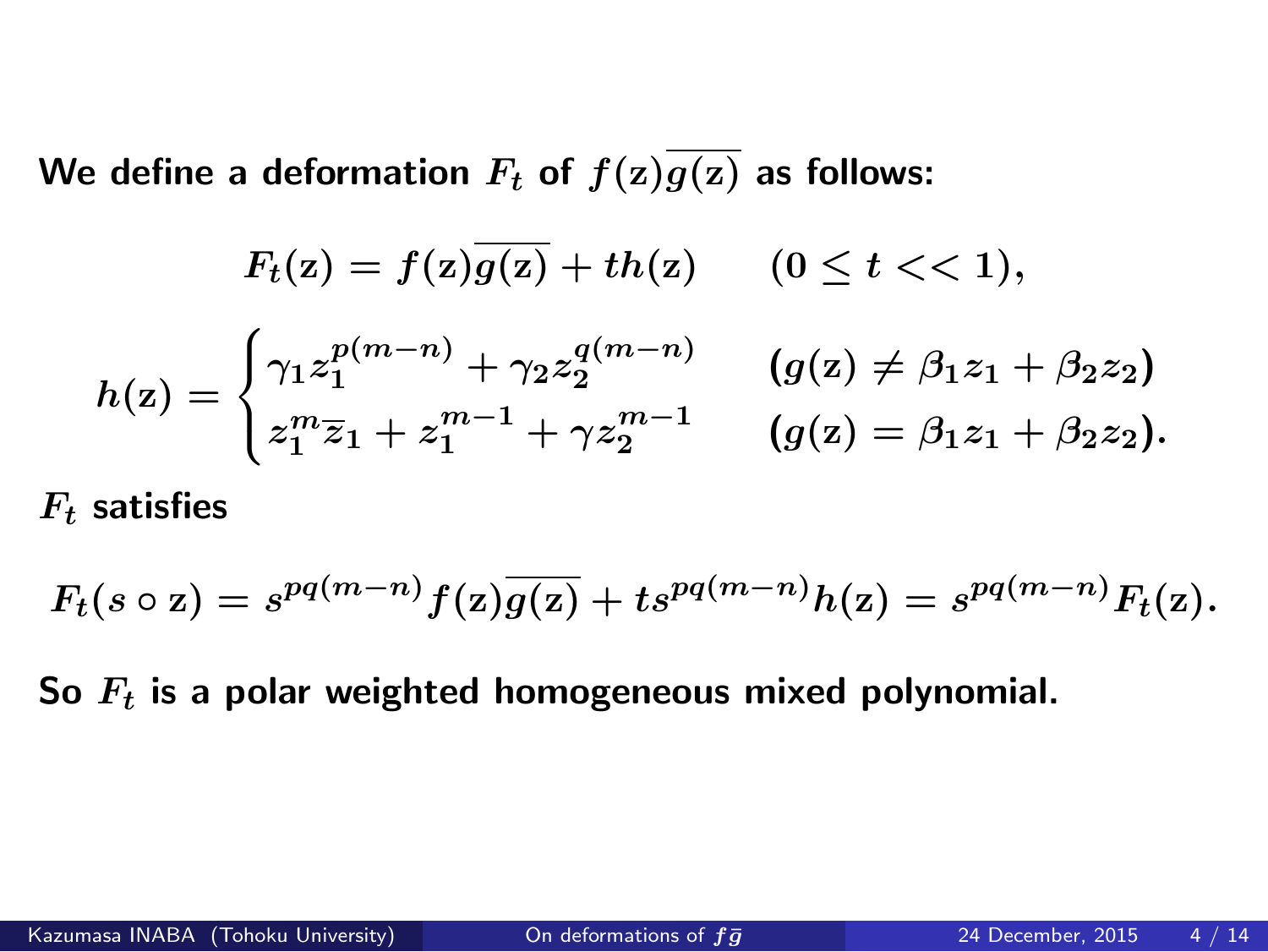### *§***2. Main results**

**Set**  $S_k(f) = \{z \in U \mid \text{rank } df(z) = 2 - k\}$   $(k = 0, 1, 2)$ .

 $S_1(F_t)$  and  $S_2(F_t)$  satisfy the following properties:

- $S_j(F_t)$  is the set of orbits the  $S^1$ -action,
- $S_2(F_t) = \{\text{0}\}$  or  $\emptyset$ ,
- $F_t(S_1(F_t))$  are circles centered at the origin.

# Theorem 1 [I 2014].

**T**here exist  $\gamma_1, \gamma_2$  such that  $S_1(F_t)$  is the set of indefinite fold  $\mathbf{s}$ ingularities and the link  $F_t^{-1}(0) \cap S^3$  is a  $(p(m-n), q(m-n))$ -torus link in  $U \setminus \{o\}$  for any  $0 < t <$  1.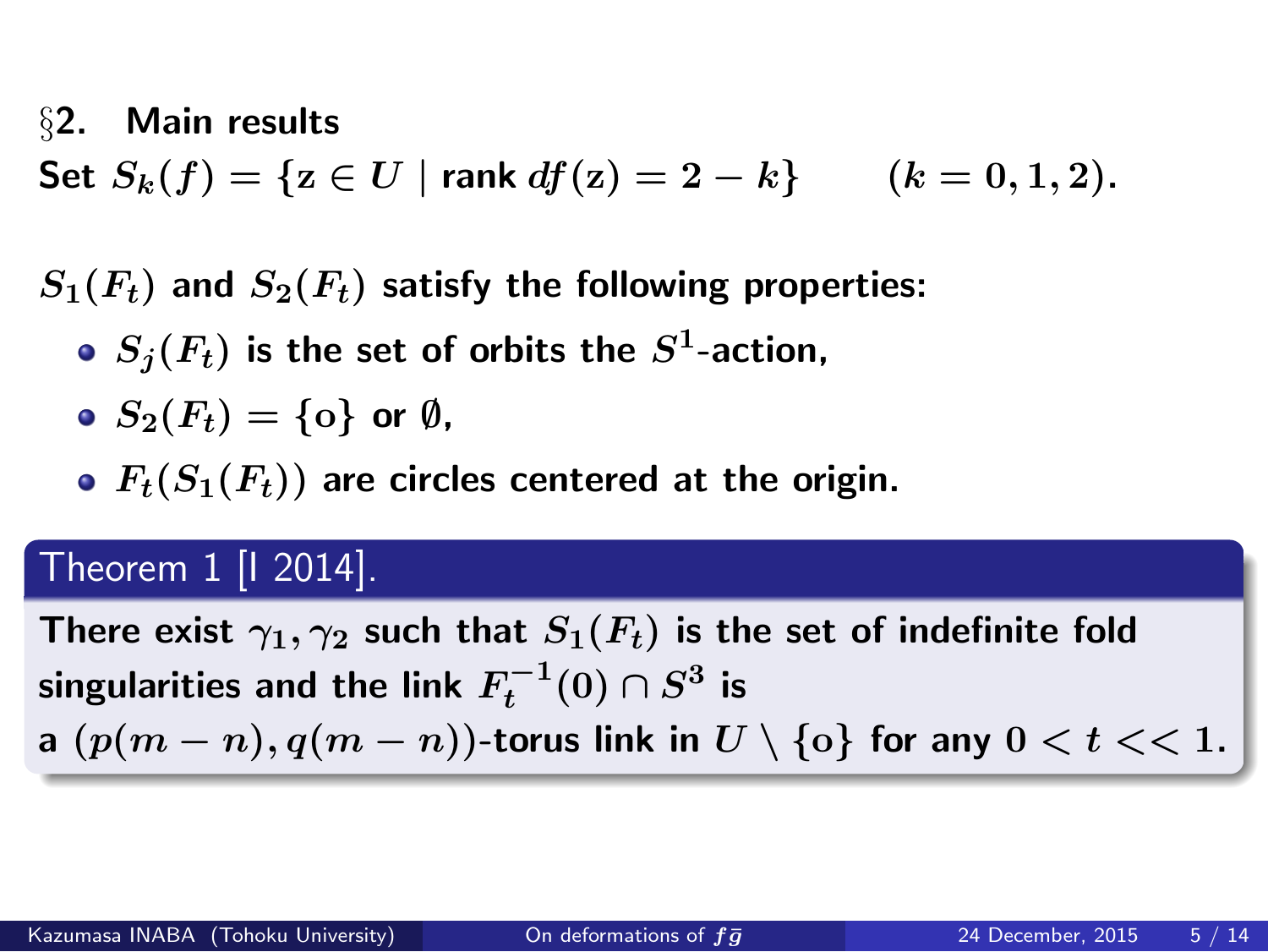Let  $F_t(z)$  be a deformation of  $f(z)\overline{g(z)}$  in Theorem 1.

$$
F_{t,s}(z) := f(z)\overline{g}(z) + th(z) + s\ell(z),
$$

where  $\ell(z) = c_1 z_1 + c_2 z_2, c_1, c_2 \in \mathbb{C} \setminus \{0\}, 0 < s < t < 1$ .

# Theorem 2 [I 2014].

There exist  $c_1, c_2$  such that  $F_{t,s}$  satisfies the following properties:

- $S_1(F_{t,s})$  is the set of indefinite fold singularities,
- *S***2(***F*t;s**) is the set of mixed Morse singularities.**

**.** If the link  $F_{t,s}^{-1}(F_{t,s}(\mathrm{w}))\cap S_{\mathrm{w}}^{2n-1}$  is isotopic to a positive Hopf link,  $w \in S_2(F_{t,s})$  is called a mixed Morse singularity, where  $S_{\mathrm{w}}^{2n-1}$  is **the 3-sphere centered at w.**

#### **.. .** Definition.

 $f: X^4 \rightarrow Y^2$  with only indefinite fold singularities and Morse **singularities is called a broken Lefschetz fibration.**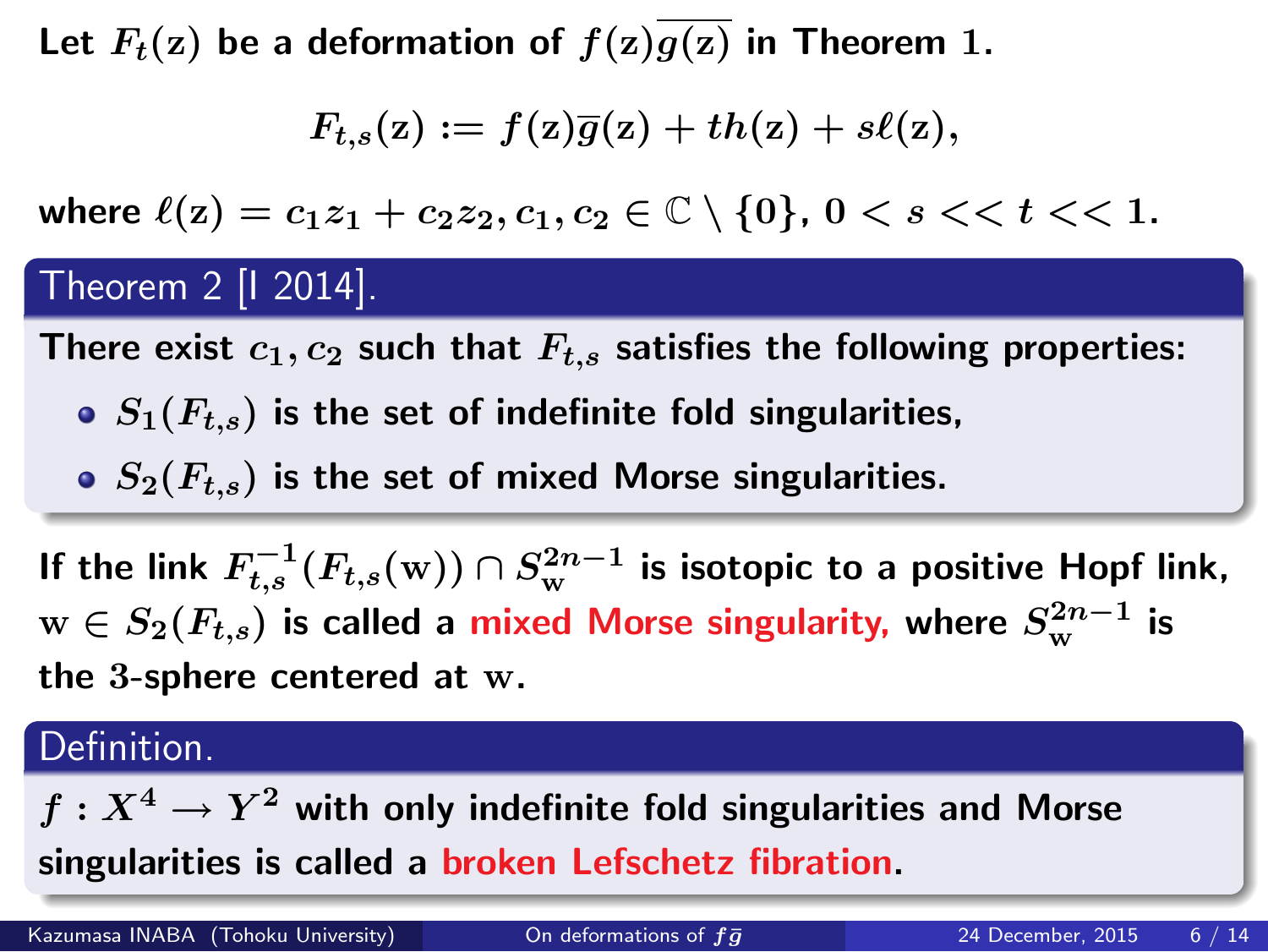# **Sketch of the proof**

*p ∈ S***1(***f***) is a fold singularity if and only if w satisfies the following conditions:**

# $\bullet$

$$
\begin{aligned} j^1f:\mathbb{R}^4&\rightarrow J^1(\mathbb{R}^4,\mathbb{R}^2)\\&p\mapsto\Bigr(p,f(p),\frac{\partial f_k}{\partial x_j}\Bigr)_{1\leq k\leq 2,\ 1\leq j\leq 4}\end{aligned}
$$

**is transversal to**  $S_1(\mathbb{R}^4,\mathbb{R}^2)=\{j^1f(p)\in J^1(\mathbb{R}^4,\mathbb{R}^2)\mid$  rank  $df_p=1\},$ **2** rank  $d(f | S_1(f))(p) = 1$ .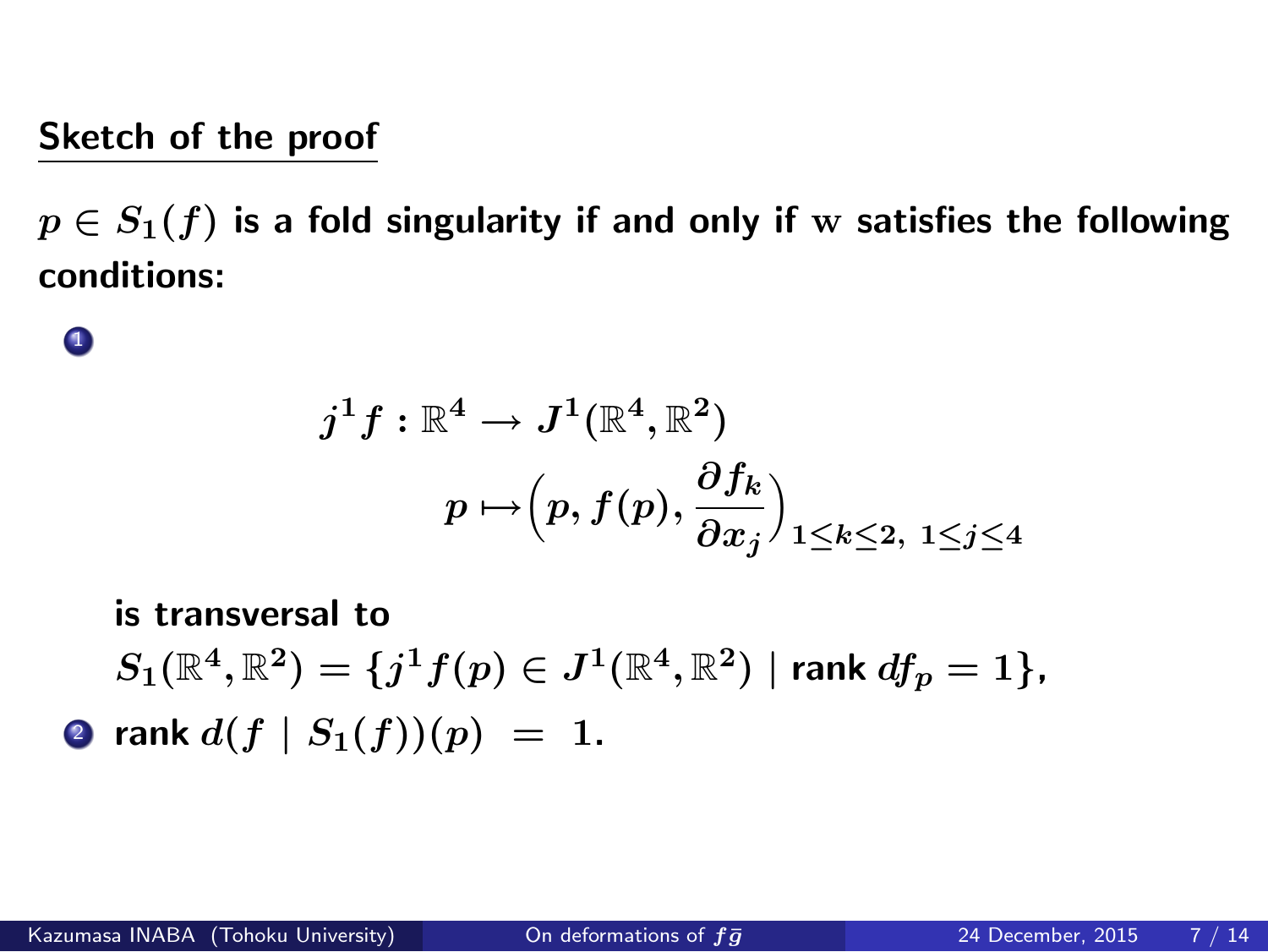We define the matrix  $H(P)$  as follows:

$$
H(P):=\begin{pmatrix} \left(\frac{\partial^2 P}{\partial z_j\partial z_k}\right) & \left(\frac{\partial^2 P}{\partial z_j\partial \bar{z}_k}\right) \\ \left(\frac{\partial^2 P}{\partial \bar{z}_j\partial z_k}\right) & \left(\frac{\partial^2 P}{\partial \bar{z}_j\partial \bar{z}_k}\right) \end{pmatrix},
$$

where  $P(z, \bar{z})$  is a mixed polynomial.

Lemma **1**. Let  $w \in S_1(P)$ ,  $\det H(P) \neq 0$ , w satisfies condition (1).

**There exist**  $\gamma_1, \gamma_2$  such that  $\det H(F_t) \neq 0$  on  $S_1(F_t)$ .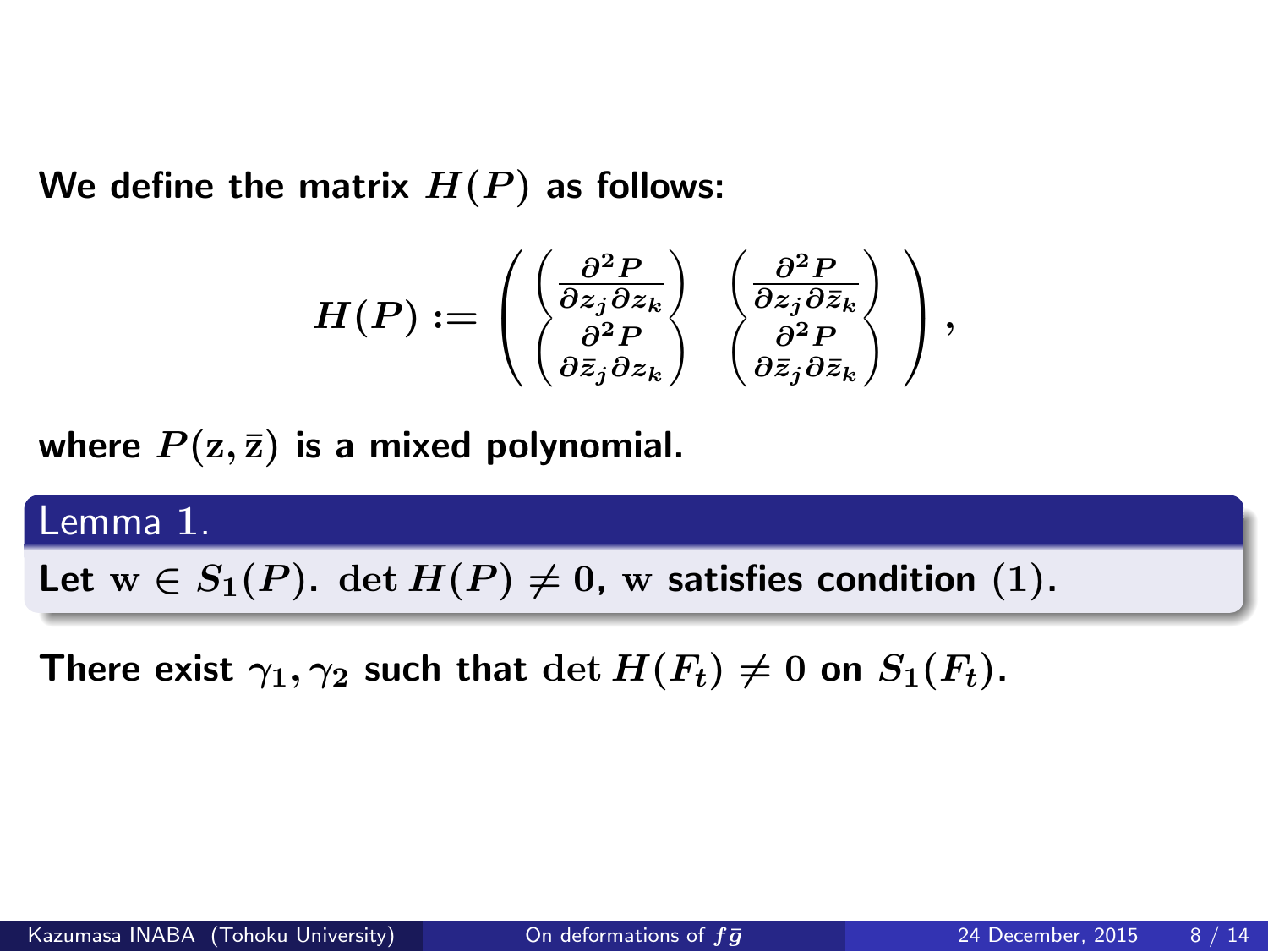**A** connected component of  $S_1(F_t)$  can be represented by  $\{(e^{iq\theta}z_1,e^{ip\theta}z_2)\mid 0\leq \theta\leq 2\pi\}.$ 

$$
F_t |_{S_1(F_t)} = F_t(e^{iq\theta}z_1, e^{ip\theta}z_2)
$$
  
=  $e^{ipq(m-n)\theta} F_t(z_1, z_2) \quad (F_t(z_1, z_2) \neq 0).$   

$$
\frac{d}{d\theta} F_t |_{S_1(F_t)} = ipq(m-n)e^{ipq(m-n)\theta} F_t(z_1, z_2) \neq 0.
$$

**Thus** *F*<sup>t</sup> **satisfies condition (2).**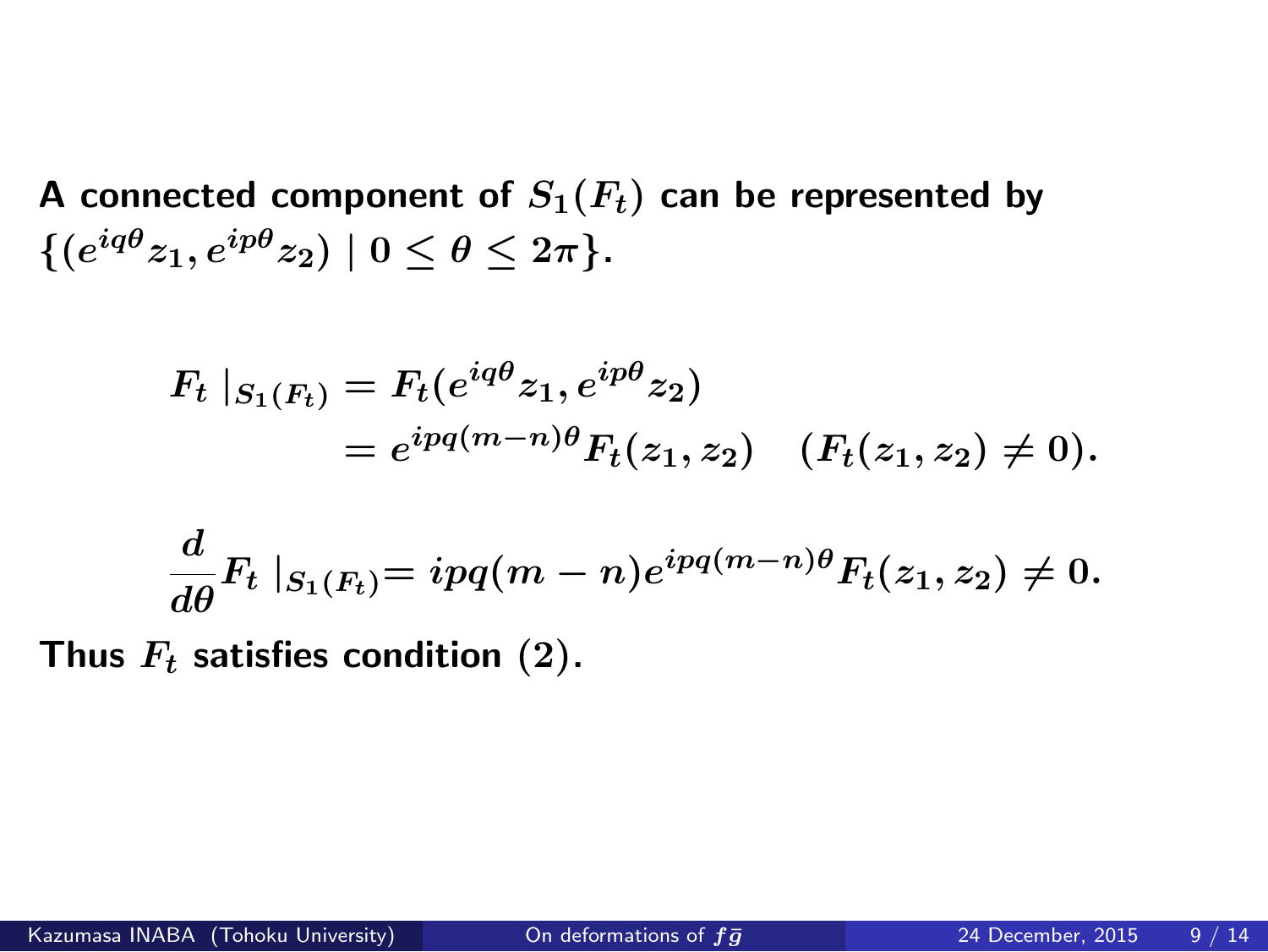Let  $\ell kn(K)$  denote the number of connected components of **the link** *K***.**

$$
\ell kn(F_t^{-1}(0) \cap S_{\varepsilon}^3) = \ell kn(h^{-1}(0) \cap S_{\varepsilon}^3)
$$
  
=  $m - n$ ,

 $\textsf{where} \ \gamma_1 z_1^{p(m-n)} + \gamma_2 z_2^{q(m-n)}.$  $h^{-1}(0)$  is an invariant set of the  $S^1$ -action. The connected  $\mathbf{f}(\mathbf{x}) = \mathbf{f}(\mathbf{x})$   $\mathbf{f}(\mathbf{x}) = \mathbf{f}(\mathbf{x}) - \mathbf{f}(\mathbf{x})$  is isotopic to a  $(p, q)$ -torus knot.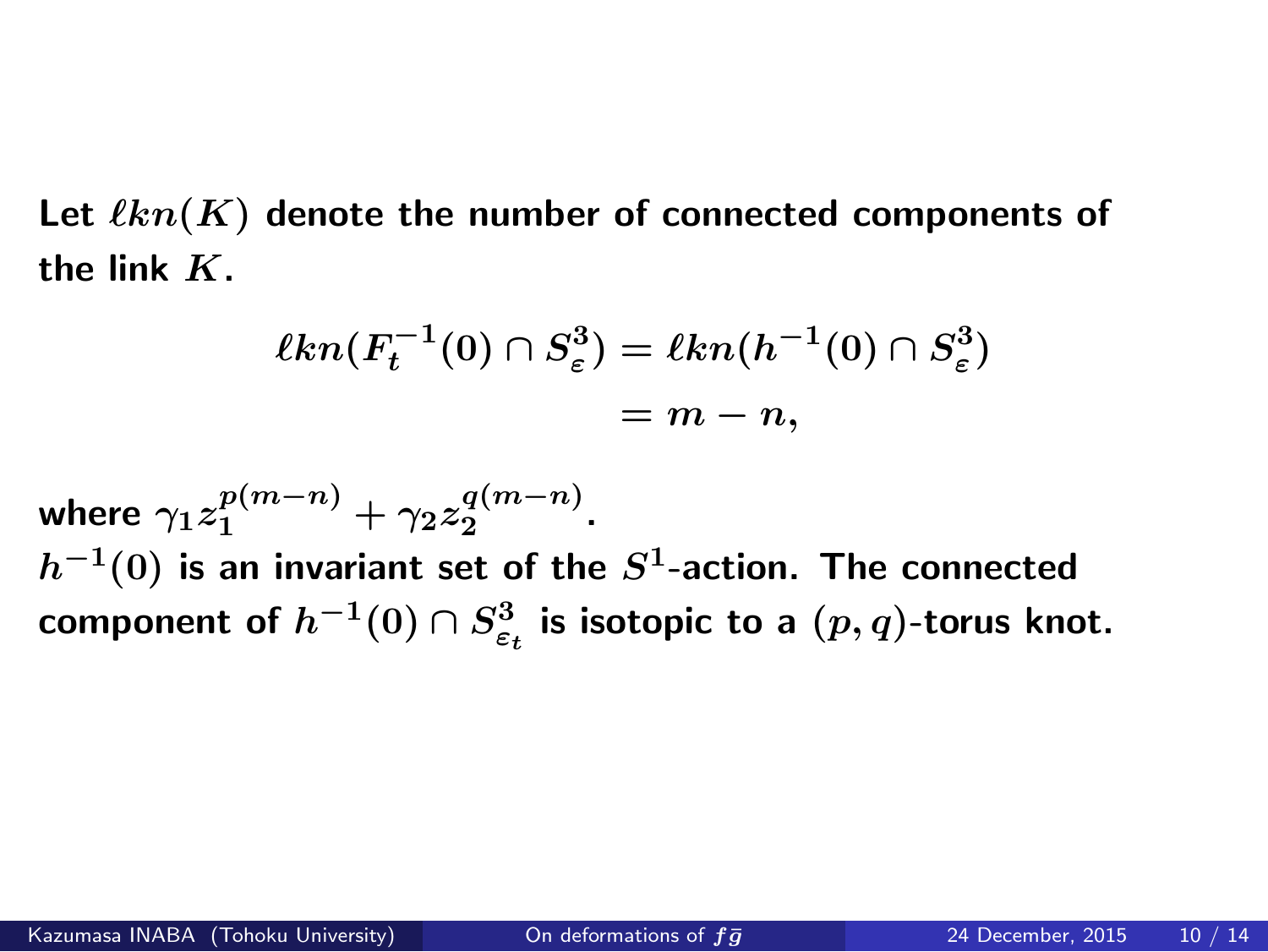#### *§***3. Applications**

Set  $\tilde{M}_0=D^4_\varepsilon\cap F^{-1}_t(\partial D^2_\tau)$  and  $\tilde{M}_i=\tilde{M}_0\bigcup(\bigcup_{j=1}^i\partial N_j)$  where  $D_{\tau}^2 \cap F_t(S_1(F_t)) = \emptyset$  and  $N_j$  is a neighborhood of a connected component of  $S_1(F_t)$ . By using the  $S^1$ -action,  $\tilde{M}_i$  is a locally trivial  ${\bf f}$ ibration over  $S^1$  for  $i=0,\ldots,\ell.$ 

#### Lemma **2**.

Let  $S_0$  be the fiber surface of the fibration of  $\tilde{M}_0$ . Then  $S_0$   $=$   $S_0^0 \cup S_0^1 \cup \cdots \cup S_0^k$ , where  $S_0^0$  is the fiber surface of the *fibration of a*  $(p(m-n), q(m-n))$ *-torus link and*  $S_0^j$  $\frac{\partial}{\partial}$  is an annulus for  $1, \ldots, k$ .

### Lemma **3**.

Let  $S_i$  be the fiber surface of the fibration of  $\tilde{M}_i$ . Then  $S_i = (S_{i-1} \setminus (\bigcup_{j=1}^{2d_p} D^2_j)) \cup (\bigcup_{j=1}^{d_p} A_j)$ , where  $D^2_j \subset S_{i-1}$  is a disk and  $A_j$  is an annulus,  $d_p = pq(m - n)$ .

**.**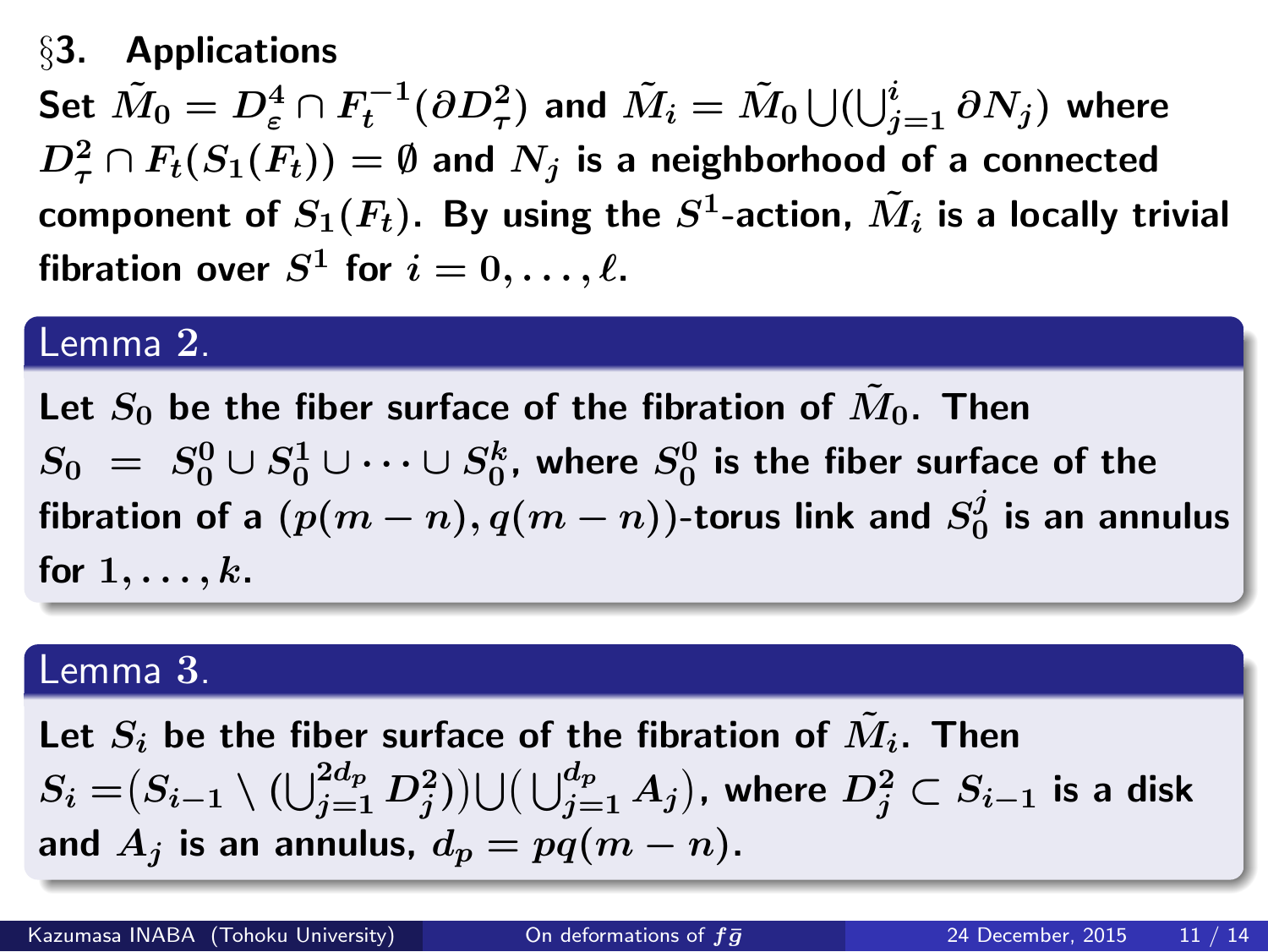Let  $h: S \to S$  be a homeomorphism of a surface *S*. We define

$$
\Delta_*(h) = \frac{\Delta_1(h)}{\Delta_0(h)},
$$

where  $\Delta_k(h)$  is the characteristic polynomial of  $h_*: H_k(S, \mathbb{Z}) \to H_k(S, \mathbb{Z})$  for  $k = 0, 1$ .

The monodromy  $h_i$  of the fibration of  $\tilde{M}_i$  satisfies

•  $h_i(S_{i-1}) \subset S_{i-1}$  and  $h_i |_{S_{i-1}} = h_{i-1}$ ,  $h_i(\bigcup_{j=1}^{2d_p} D_j^2)$ C $\bigcup_{j=1}^{2d_p} D_j^2$  and  $h_i(\bigcup_{j=1}^{d_p} A_j)$  C  $\bigcup_{j=1}^{d_p} A_j.$ 

Theorem **3** [I **2015**].

 $\Delta_*(h_i) = \Delta_*(h_{i-1})(t^{d_p}-1)^2.$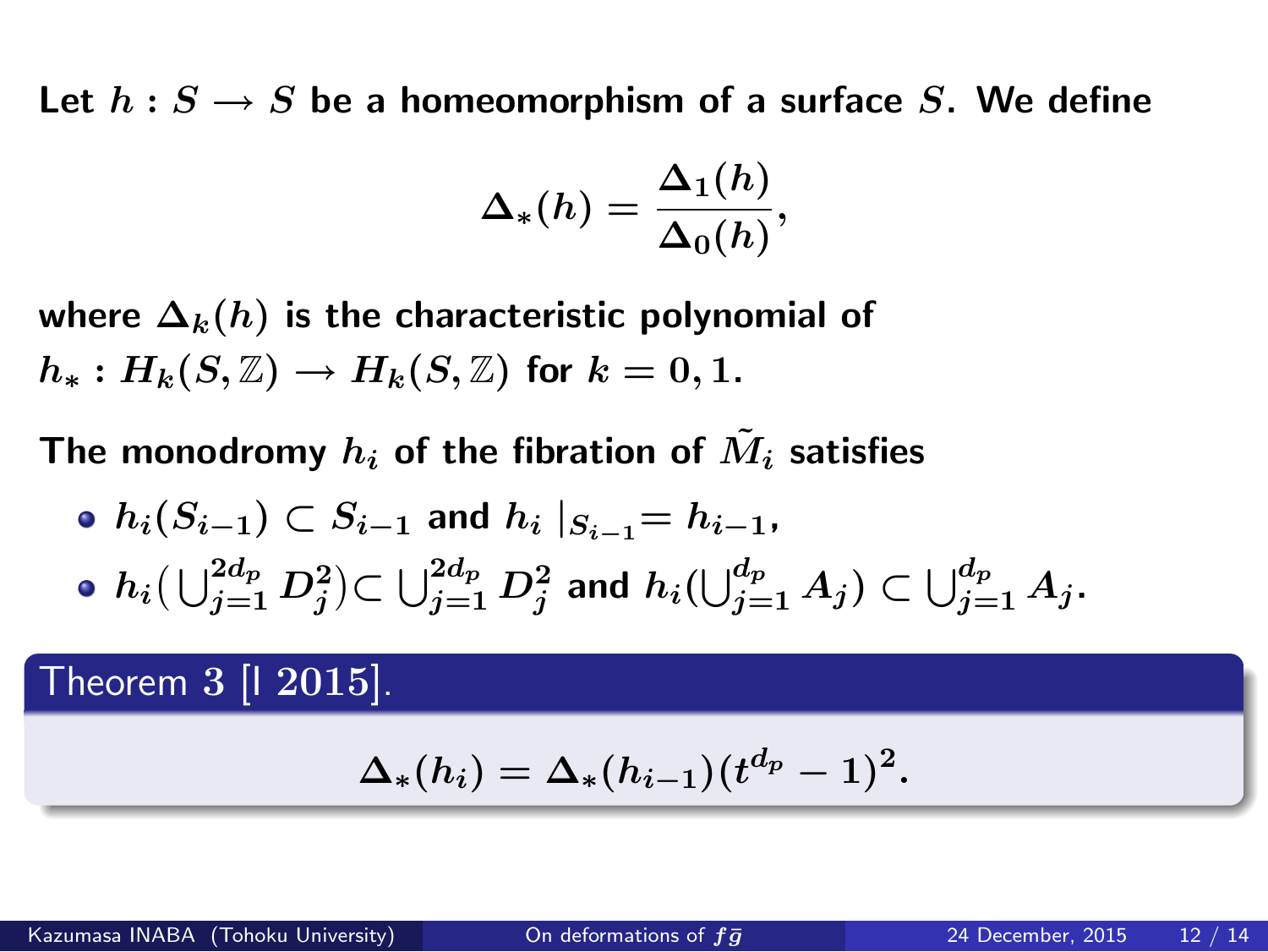Since the fiber surface  $S_\ell$  is diffeomorphic to the fiber surface of  $F_t: D^4_\varepsilon \cap F_t^{-1}(\partial D^2_\delta) \to \partial D^2_\delta,$ 

$$
\Delta_*(h_\ell)=\frac{(t^{d_p}-1)^{m+n}}{(t^{d_p/p}-1)(t^{d_p/q}-1)}.
$$

By lemma 2,  $S_0$  is diffeomorphic to  $S_0^0 \cup S_0^1 \cup \cdots \cup S_0^k$  and  $S_0^j$  $\frac{\jmath}{0}$  is an annulus for  $j \neq 0$ . Thus

$$
\Delta_*(h_0)=\prod_{j=0}^k\Delta_*(h_0|_{S_0^j})=\Delta_*(h_0|_{S_0^0})=\frac{(t^{d_p}-1)^{m-n}}{(t^{d_p/p}-1)(t^{d_p/q}-1)}.
$$

**So we obtain**  $\Delta_*(h_\ell) = \Delta_*(h_0) (t^{d_p} - 1)^{2\ell} = \Delta_*(h_0) (t^{d_p} - 1)^{2n}.$ 

# Corollary.

Let  $\ell$  be the number of connected components of  $S_1(F_t)$ . Then  $\ell = n$ . Kazumasa INABA (Tohoku University) On deformations of fg**¯** 24 December, 2015 13 / 14